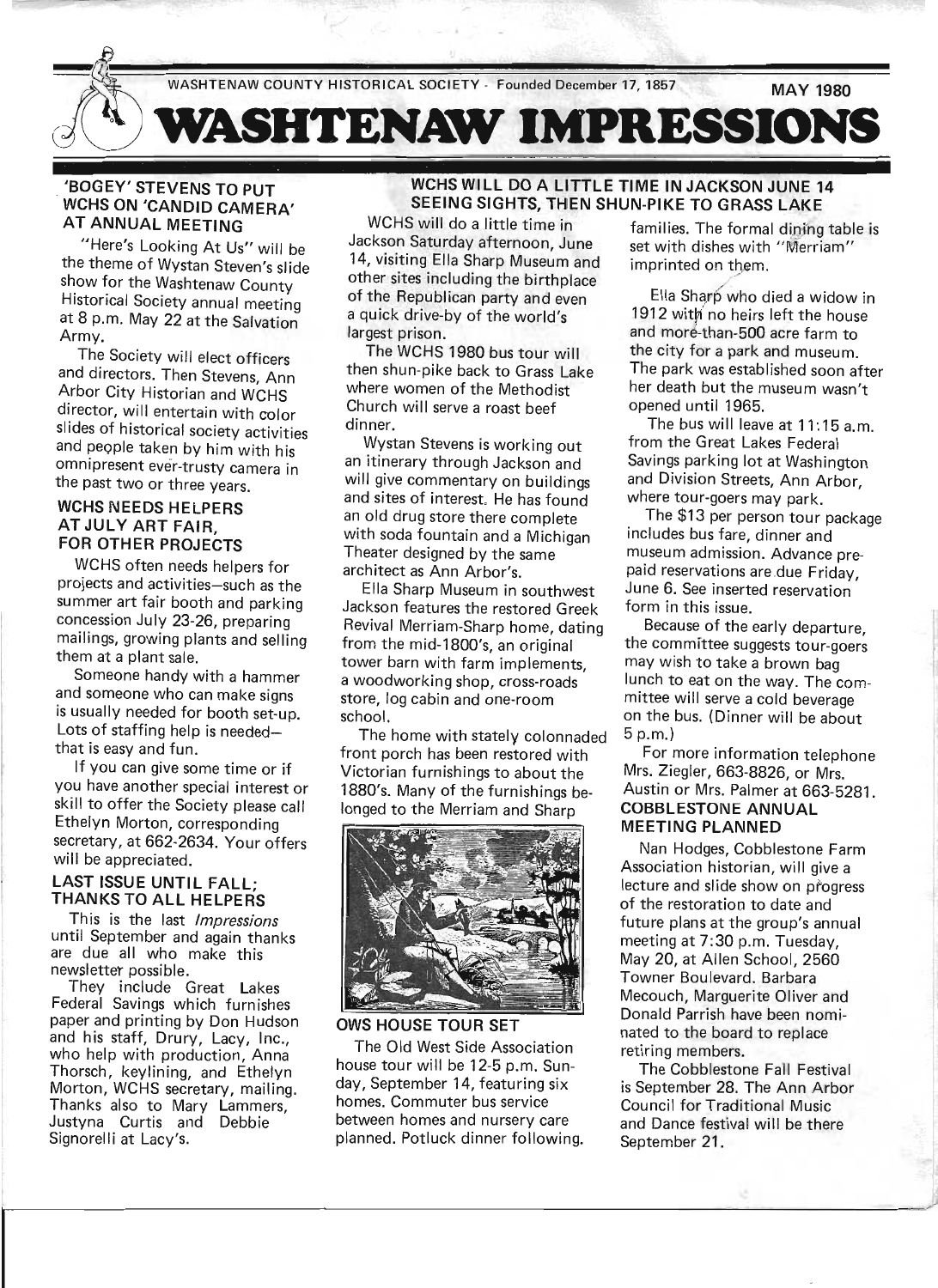# **First U-M President Into Heavy Reading, No Frivolous Novels In His Library** The University of Michigan, now

a great secular state institution of higher learning, was founded in Detroit in 1817 by a pious Presbyterian, a Catholic priest, and a pioneer judge.

The Presbyterian was the Reverand John Monteith, first president of the fledgling university. The Catholic was Father Gabriel Richard, vice-president and the other half of the faculty. The judge, Augustus Brevoort Wood ward, christened the school Catholepistemiad of Michigania and named thirteen professorships with equally high sounding Greek names. The school amounted to little more than a grammar school.

Suzanne Steele, librarian in charge of printed materials at the Michigan Historical Collections in Bentley Library, focused on Monteith and his library in her talk at the April WCHS meeting at Bentley.

Monteith, born in 1788, died in 1868. He divided his life between the Presbyterian ministry and school teaching.

"He was six feet high and as straight as a Cedar of Lebanon," his son John wrote. "His features were cast in a Scottish mold and his power of endurance was transmitted from the sinewy race from which he sprang.

"His habits were strictly temperate and abstemious. He was never worried, always in good cheer but not jovial. He was shy of mirthful ness and in some respects inclined to asceticism. His goodness none could question.

"His courage was like that of Martin Luther. His conscience was quick and strong and was supported by his indomitable will. Duty was the mainspring of all his actions.

"He was just the man to attack the strongholds of human depravity where others dare not venture, to introduce the Gospels into undeveloped territories and to withstand the rigors of forest and stream and the long weary journeys in the



Michigan Historical Collections, Bentley Library, U-M **THE** REV. **JOHN MONTEITh**  First U-M President.

prosecution of benevolent work." "Of course this was exactly what he did in MiChigan," Mrs. Steele said. "Detroit was something of a stronghold of depravity when he showed up in 1816 and he is remembered for three reasons-he was the first Protestant minister in Detroit, in 1817 he was the founder and first librarian of the city library and also a founder of the U-M, its first president and he held seven professorships.

"Monteith and Richard were very cordial friends despite their theological and sectarian differences. You might not expect this but their aim was identical. They collaborated more than they disagreed.

"Monteith's library contains two books presented by Richard. One is Thomas a Kempis's Imitation of Christ, the other, Long Penitent, is a sentimental little devotional book from Richard's press, one of the earliest Michigan imprints. It was given to Monteith's first wife, Sarah. She died after five months of marriage wh ile visiting her family in Ohio.

"In 1821 Monteith left Detroit to teach Latin and Greek at Hamilton College in Clinton, New York. On the way, he met and married Abigail Harris in Ohio. After some time at Hamilton, they

taught school in New York State and Elyria, Ohio, before he was called to the Presbyterian ministry in Blissfield, Michigan, in 1845.

His second Michigan career lasted ten years after which the Monteiths retired to Elyria, Ohio, to live with a married daughter. They had nine children, the youngest born in Blissfield, but only four outlived them.

The library, on display at the back of the Bentley reading room, came from the family homestead in Elyria in the early 1940's along with other Monteith papers and diaries from other family members.

Among the papers there are eleven sheets cut from a notebook with the title, "Catalogue of the Books in the Library of J. Monteith, April 15,1821".

"This is a unique and unusual document. We know what books he had in Detroit. We received 120 volumes, 74 of them are listed on his manuscript catalogue.

"It is a very rudimentary catalogue. He recorded a brief identifying phrase about the book but neither title nor author; the size, meaning whether folio, quarto or octavo, and number of volumes in the set.

"The catalogue has 274 entries all together, about 200 from the Detroit period. He had a sizable library for the time when you think he only brought 300 volumes back to Detroit for the Detroit library."

At first, he had trouble finding things to read in Detroit, where most of the population was French. He sent east for his books. He bought books on trips east and bought some from the estate of his cousin Alexander who died young in 1815. People in Detroit gave him some-General Alexander Macomb and Colonel H. J. Hunt who presented him with a copy of Shakespeare. After 1817 a bookstore opened in Detroit.

Mrs. Steele had prepared a special exhibit from the Monteith

~~----------~----------------------------------------------------------------------------------------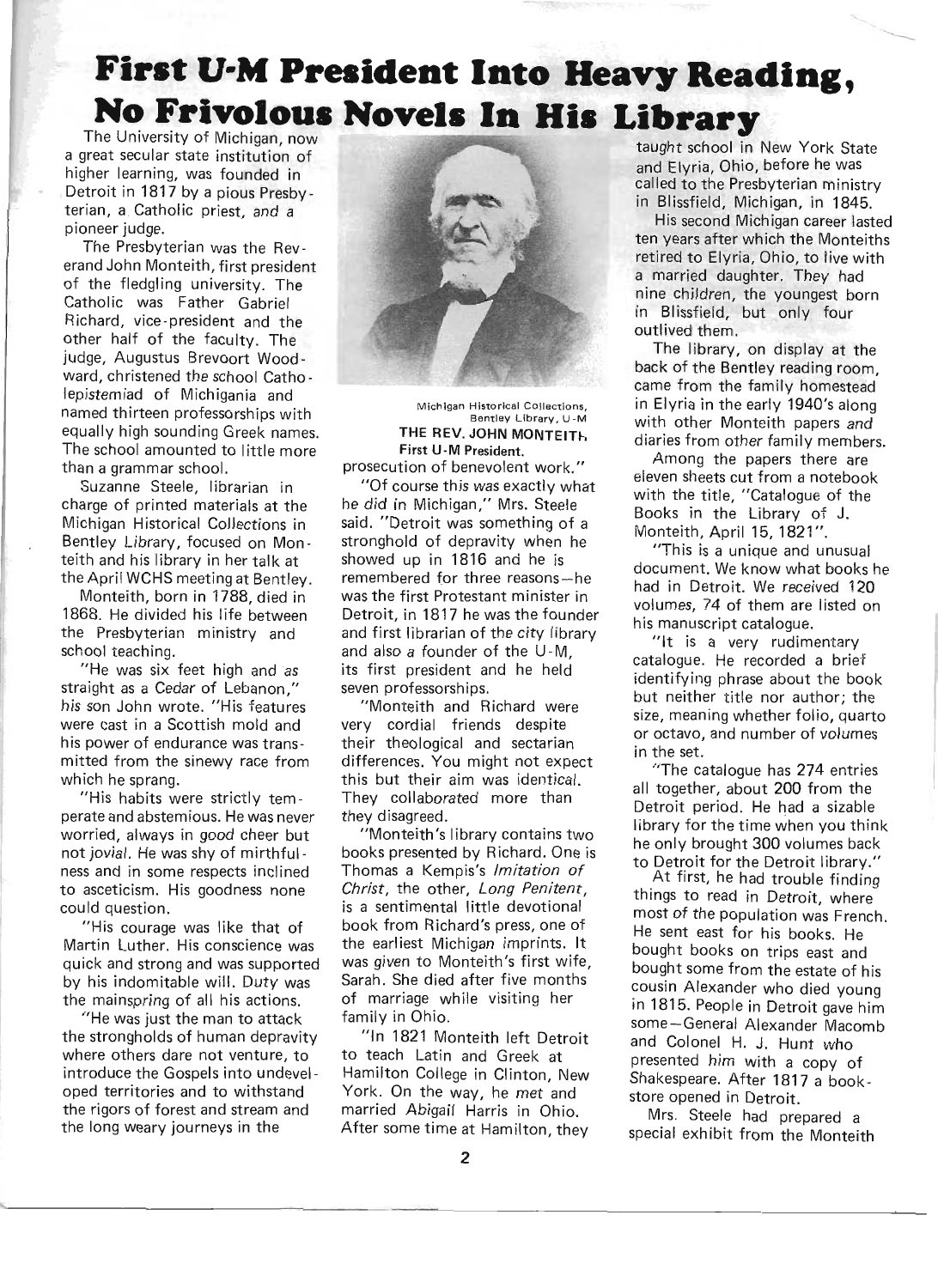library to show the variety of his books and interests.

"Most of the books reveal his interest in theology, which was to be expected in a practicing clergy man, and his interest in languages which is kind of unusual. There are a lot of language textbooks and a lot of books in French and Italian. also in the ancient languages-Greek, Hebrew and Latin.

"His religious books included Hugo Grotius's De Veritate (The Truth of the Christian Religion), Calvin's Institutes, a six volume set of the works of John Newton, the English anti-slavery clergyman, of which five volumes survive, and works of prominent American clergymen like Jonathan Edwards Timothy Dwight and EI iphalet Nott.

"He was very up on the major theological controversies and doctrines of his day. There was a lot going on in the Presbyterian chu rch during his life about the doctrine of predestination and whether revivalism was right for Presbyterians.

"In addition to these extremely serious theological works there are religious works of a more popular kind-for example Hannah Moore's **Practical Piety, given to him by his** landlady when he was a student, and Fox's Book of Martyrs.

"He had eleven or more Biblesin Greek, Hebrew, English, French and Spanish.

"When he got to Detroit he was extremely horrified to discover that the French Catholic citizenry did not have French Bibles-and in the exhibit is a French Bible that somebody finally scraped up for him in about 1818 after he evidently had been tut-tutting about this for a while.

'He sent back east for French Bibles from the American Bible Society for distribution to the French population and one of those survives in his library.

"His son's memoir mentions that family worship two times a day was never omitted. This is Presbyterianism of the old school at its finest.

"The library catalogue includes books by 18 ancient classical authors-standard for an educated man of his time when classical education was the norm. As far as

English, there is Blair's Rhetoric and Campbell's Philosophy of Rhetoric. What seemed to be important in the study of English was not literature but the use of language.

"Monteith owned a copy of Webster's Dictionary-the two volume quarto edition first published in 1828 which does not survive.

"He had the poetical works of William Cowper, inscribed 1813, one of the earliest inscriptions, and works of Italian and French authors-dialogues and stories mostly for young people."

He had some books on botany and three music books which do not survive. The exhibit included a sermon attempting to reconcile discoveries in astronomy with the teachings of religion.

"Subjects not covered in the catalogue are also extremely revealing. There are no novels or light reading, although Professor (Wallace J.) Bonk's study of the Detroit bookstore found novels were the most popular form of reading in Detroit.

"Temperance and abolition, two subjects of great interest to Monteith, also are not represented. In Blissfield, Monteith brought in a reformed inebriate to speak and persuaded people to vote against the sale of liquor in a local option election. Tavern owners campaigned against him.

Monteith was a staunch abolition ist long before it was fashionable. Once in Ohio he spoke out and was nearly tarred and feathered. Even his own family did not agree with him at first and suffered because of his unpopular opinions.

"His son wrote a novel, The Raging Firelands, of which a lot was obviously taken from real life, in which his father is the hero and at the same time a kind of comic caricature. You can see his own son's ambivalence toward his father's moral strictness. At the end, his father's beliefs are vindicated. I think a psychologist would have a very interesting time with it.

"The closest thing that survives in the library to abolition is Charles Stuart's book about Canada which praises Canada because slavery was not allowed."

While in Blissfield, Monteith tried to raise the issue of slavery in the Monroe Presbytery but it was tabled every time. "It really was not a very popular cause yet in  $he$  1840's."

Monteith had a "missionary's interest" in the non-Christian world. He had a first American edition of the Koran, an Isaiah Thomas imprint, which does not survive. And this interest and sense of duty brought him to Blissfield.

At Blissfield, he labored half the time in Palmyra. The two parishes were 24 miles long and he had to preach at three different places on Sunday. A number of his sermons survive, including some from Detroit and Blissfield.

"Monteith would buy tracts from the American Tract Society and hand them out to parishioners. He literally went about from house to house and inquired about the state of people's souls-it was all right to do that then."

Monteith was in his late fifties when the home mission society called him to Blissfield, and he knew the job would not be without its problems, but he felt a duty to go.

"We sometimes overlook the dangers of sickness in the nineteenth century. The Monteiths lost two of their children while in Blissfield-the oldest, Charles, 20, died of typhoid and the youngest, Arthur, a baby, died of malaria.

Despite adverse conditions, backsliders and poverty, Monteith was successful. He essentially refounded the church and spearheaded a campaign to build the first building which was completed in 1849.

He was content despite adversity. He said, "It is delightful to labor in a new country-to see the tall forests yielding to your strokes and gradually converted to a fruitful field. And I think it is no less so in a moral and intellectual than in a physical sense.'

Back in Elyria, Monteith continued to teach until almost totally disabled by deafness, and he lived long enough to be vindicated in his abolitionist beliefs.

"His library shows the kind of books that an educated but not a wealthy man had. He was a book lover who loved books for their